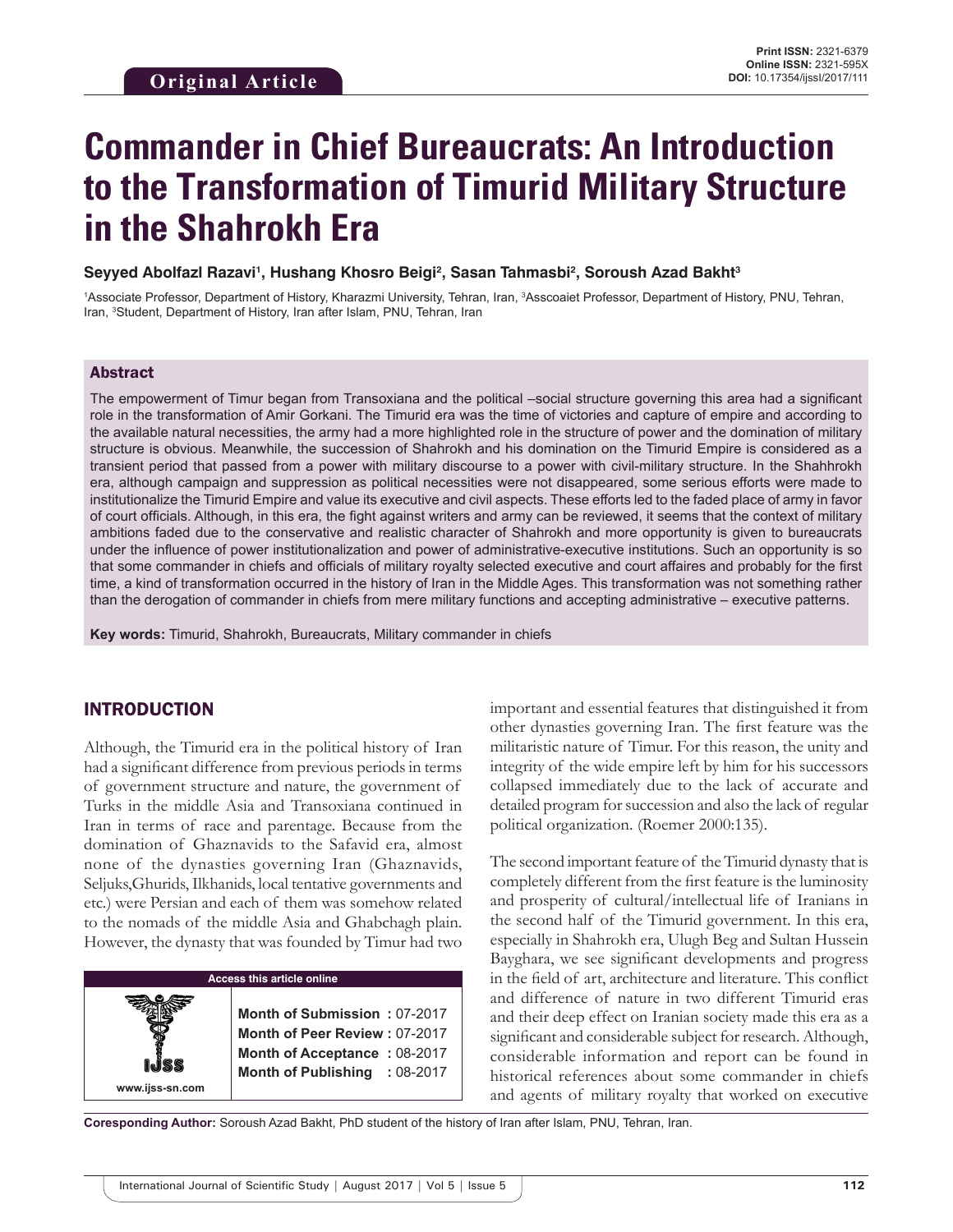and court affairs, the present study attempted to use this information. However, the studies of the Timurid era did not deal with this issue in an independentand analytical way. For this reason, the present study attempted to use a descriptive-analytical method to answer the question that: what factors caused the derogation of commander in chiefs from mere military functions and accepting administrative – executive patterns in Shahrokh era? With this introduction, the present study first deals with the development of power and superiority of military commander in chiefs in the Timurid era and then the transformation of military structure and advent of commander in chief bureaucrats in the Shahrokh era.

# DEVELOPMENT OF POWER AND OF MILITARY COMMANDER IN CHIEFS IN THE TIMURID ERA

### **Place of Military Commander in Chiefs in the Timurid Era**

The empire of Timur, unlineChangiz Khan, was a merely personal innovation, it seems that the major concern of Timur was to gain superiority for himself. His governance was completely dependent on his presence at the top. He did not allow his children and grandchildren to gain that much power or superiority to rely on him without passing a long period of internal war. He even prevented the development of another center of power. His military achievements were significant, but were not constructive at all in terms of institution. His governmental system was designed in such a way to guarantee his personal power and had no function except it. (Morgan 1994:126).

When Timur obtained power in Iran, he faced important challenges. He could provide legitimacy in Chagatai Ulus and began advance towards Iran and other conquered areas by relying on it. However, like all kings who emerged from the desserts of the middle Asia and ruled Iran and other areas of the world of Islam, he had to make the chaotic power of tribes accompany him and provide his legitimacy among the other tribes under his rule.

Timur aimed to separate his army-that was considered as the most important abutment of military government from dependence on tribes royalty and train the forces to owe him more than ever and obey him for this reason. He also attempted to control Chagatai Ulus and its military force. He always kept the most efficient commander in chiefs from the centre of Ulus, explained the expansionist policies and prevented the risk of their presence next to each other and in the center of power structure. According to the political-military background of the region that was the territory of Chagatai Ulus and had a more military nature, it was natural that military royalty had a leading place in the structure of the newfound Timurid power.

After the relative consolidation of sovereignty in different regions by Timur, he paid attention to the old Turkish-Mongolian principle based on family participation in government and made his grandchildren manage and control some states. Thus, some family –local governments or places for the sons of Timur commander in chiefs had a full supervision on the performance of these sons of commander in chiefs. Each of the members of Timurid family in the place of rulers' interests had some army. They included some people from Chagatai tribes, different groups and also the relatives of Timur. Through this way, Timur established a region for army that relied on Transoxiana. The army of each prince was a reflection of Chagatai army. (Abbasi et al 2012: 155).

Timur established state armies to separate the people of different tribes, influencing rulers and their families from each other and used their power that could be turned into a dangerous center of power in order to achieve his goals. However, in the Timurid era, princes had no regular army for themselves, for example when Timur decided about his last assault to the west; he used the army of his son, Shahrokh, only as pioneer. (Hafiz Abru1993: 2/880).

The Chagatai forces of states in the eras after Timur, were still present in the army of the sons of Timurid commander in chiefs with the difference that they had more settlement and peace in the regions due to the recession of world conquest at that time and were used at regional operations. (Abbasi et al, Ibid: 156) according to what was said, the historical news showed that the closer we are to the end of governance by the Timurids, the less will be the effectiveness of Chagatais and their attachment to the Timurid family. For example, in the eras after Shahrokh and during the efforts of Abolqasem Baber, Chagatai heads, such as Sheriffs, did not resist against Turkmens and some areas were conquered by Turkmens. (Samarqandi1974: 2/2/728) the references of these periods and especially after the death of Sultan Hussein Bayghara highlight the role of local non-Chagatai forces. (Khand miri1983: 4/376, Esferazi1959: 2/245).

#### **Administrative Structureof the Timurid Era**

The general plan of Timurid bureaucracy was like other nomadic governments before and after that. He was the heir of two governmental systems of Turkish-Mongolian and Arabic (Islamic)-Iranian. Timurmixed these two systems and adapted to his needs. He used the secretaries and bureaucracy of sedentarized areas under his dominance to control the occupied and imposed an organized bureaucracybased on Turkish-Mongolian traditions. The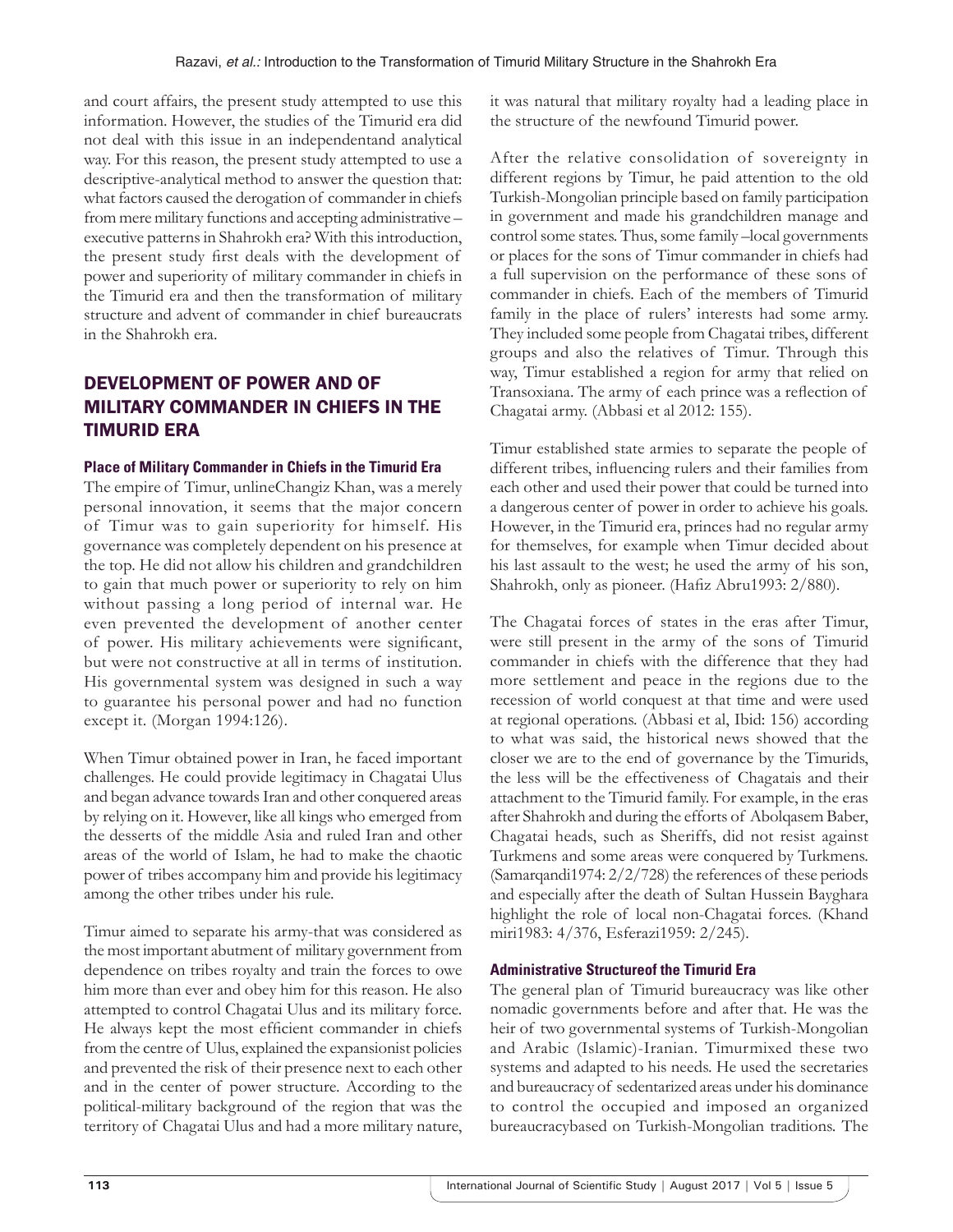court positions and places in the Timurid government were like other nomadic governments of that era, i.e. Ilkhanids, Golden Horde, Ag Qoyunlu, and QaraQoyunlu. Thus, the expressions of Timurid bureaucracy are known and clear. Besides, the study of the function of discussed positions in Timurid references shows a considerable consistency with the data related to these places in other governments. (Abbasi et al, Ibid: 152).

Timur established a passive and dependent system instead of an active and discrete political system and attempted to suppress the origins of independent powers and their surrounding political activities. Although the Timurid bureaucracy was not regular and had no certain framework, the Timurid government was not a chaotic government. He used the flexibility of his bureaucracy to increase his personal power. In the Timurid bureaucracy, the interference between the jurisdiction of Chagatais and Iranians was considered as a point betweenTimur used Chagatai advocates to limit the power of Iranian bureaucracy and also the logic of Timurid bureaucracy becomes obvious well in the field of appointing positions and posts. Timur gave a lot of war forces and important positions of army to his advocates and was careful about not letting them to gain a complete dominance on any of the areas under his domination. Instead, the positions that were given to the advocates of Timur were usually military positions although they gave influence to the owners, they were not independent positions. The men to who Timur gave the command of regional army like Berlasian, Qochin and Khorasani commander in chiefs had little influence on army and only a few of them had army under their control and command. Thus, Timur often assigned the duties of country and army to one person and in the meanwhile he rarely assigned all power of both territories to the same person. (Ibid: 177).

In the administrative structure of the Timurid, the commander in chief was at the top of all affairs. After commander in chief, the management and control of affairs were summarized in 3 courts called A'la divan, Chagatai court (Tavachi) and Yarqo court. (Amin 2011:116) here is a brief description of them.

# A'LA COURT

In some references, A'la court was referred to as Saret court or Mal court and a Beigi court (head of court) was at its top place. The secretaries of this court were called Tajik minister or author. (Aka 2011:237)according to the reports of references, the most fundamental tasks of ministers in this court is to address the affairs of tax, production, increase of products, building towns, increase of incomes, coinage, address the accounts and tax complaints. (Ibid: 239) according to Hafiz Abru, after killing Shah Mansour by Shahrokh, when Timurwent to Salam gateway in Shiraz, their horse were not hidden nd all of them were hot for A'la court. (Hafiz Abru, ibid: 2-307).

Counting the presents given to commander in chief was done by the members of court. (Shami, 1984:180) at the time of conquering the cities, the keys of treasuries were given to the nabob of A'la court. (Derkhand Mir, ibid: 4/4) the ministers of A'la court were aware of the total amount of cash gold in the country's treasury. (ibid: 546/3) paying the salary of employees and staffs at any sector in the capital and other states was done by A'la court. (Samarqandi1974: 2/862). Drafct, fund, allowance, presents, and gifts of Sultan and etc. wereall assigned to people by the command and order of Sultan. A'la court was not only an intermediate to transfer wealth from people, but also was an organization for the permanent management of governmental properties.

There was a close relationship and link between Iranian and Chagatai officials and although this court was Persian, Chagatai commander in chiefs were involved in its affairs. A'la court was formed of different subsets like Eshrafcourt, Estifacourt;treasury, seal office and etc. treasurer and keeper of seal were responsible to keep the written orders of ruler and had a superior position among court officials and agents. (Takestanane etc. 2005:85).

## CHAGATAI COURT

It was discussed less than A'la court. The other names of this court were great court of the empire or Rurkish court. According to Menez, this court worked like the legal court of Chagatai commander in chiefs and Timurid princes. (Menez1998: 241) however, this court was the successor of Araz court in the governments before Mongol but with more extensive authorities. This court was not under the control and supervision of minister of justice unlike previous periods. Its authorities, in addition to administrative and financial support of army, were permeated to other areas of army. In fact, organizing, supporting, and monitoring army were the most important tasks of this court. (Amin, ibid: 180).

This court was related to headquarters with extensive and appropriate tasks of a military force. It was very important for the governmental survival that was always threatened by foreign and domestic enemies. The members of this army were commander in chiefs that were called Tavachi or Beigi and were superior to other commander in chiefs in terms of rank and place and had lots of authorities and extensive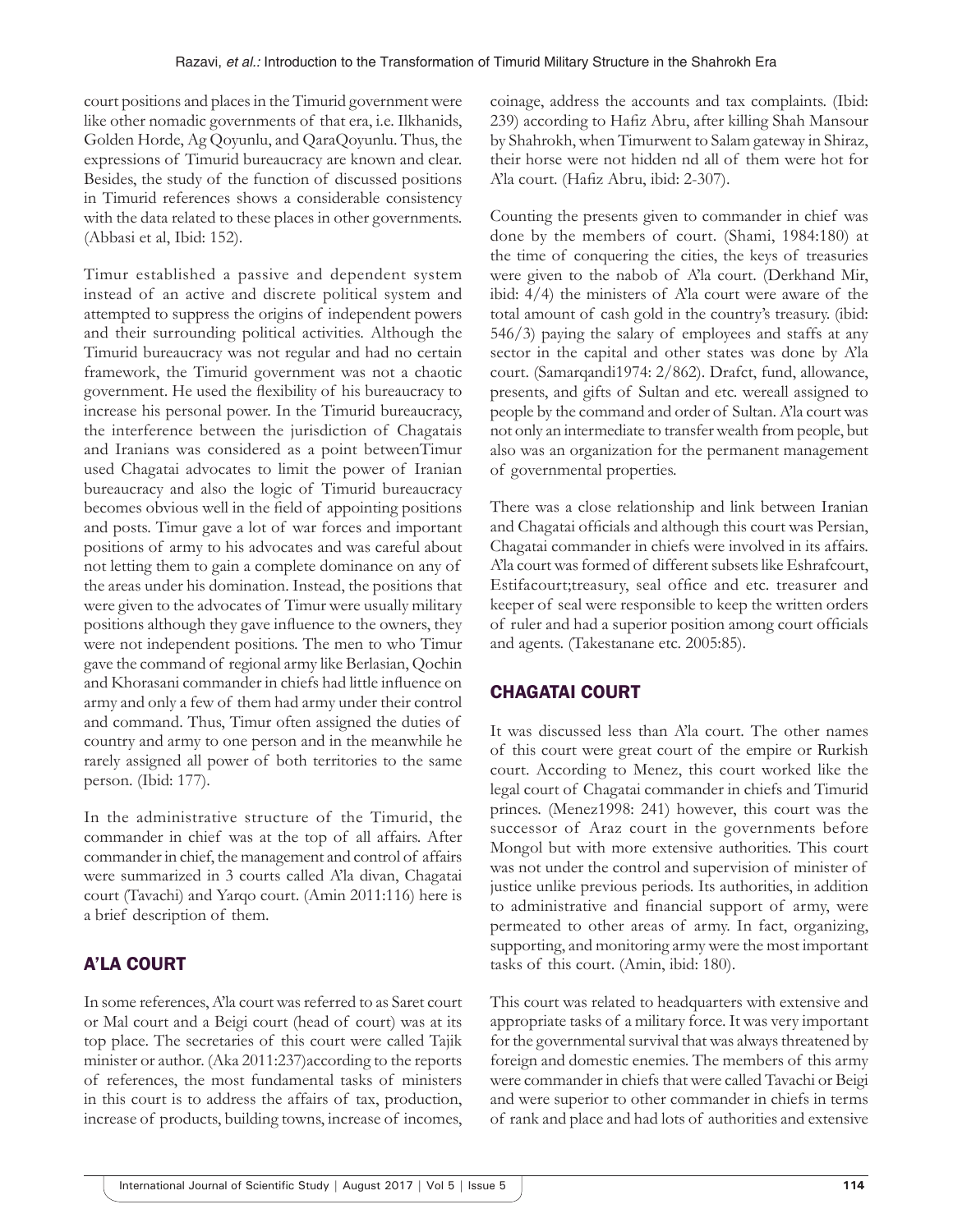tasks as the supervisor of army. Preparing ceremonies and arranging March in the court of camp that was done on behalf of Sultan were among their tasks. The secretaries of this court were Turk and called Bakhshian and authors, but were never called minister. (Roemer2006:182-183, Aka, ibid:281).

The other tasks of Tavachi commander in chief were arranging the armies, providing the needed gun for the army (Hafiz Abru ibid: 2/121), determining the time and place of gathering the armies (Natanzi1958:227), giving the necessary warnings and message of Sultan or commanders to commander in chiefs and armies (Khand Mir, ibid: 4/192), arranging Qorilta and counting the armies and adding to the number of armies if needed. (Samarqandi, ibid: 1/993) among the Tavachi commander in chiefs of that period were Ali Sultan Tavachi, Kalan Tavachi, Amir AbanTavachi, and ArdeshirTavachi. The court of Timurid military commander in chiefs was held in this court. Natanzi says: in important and critical issues, Sultans sat in Chagatai court and suspects were takento them, so that the charges could be addressed in the presence of Sultan. (Natanzi, ibid: 232).

## YARGHO COURT

This court was a memorial from the Mongolian ancestors of the Timurids and was known as a court that addressed the inquest and punishments of sinners. (Razavi2009441) this court was also mentioned in Timurid Tazukat, in which two judges, one judge of Islam and another one the judge of establishment were present. Legal affairs were addressed by the judge of Islam and common affairs were addressed by the judge of establishment and then were announced to Timur. (Husseini Torbati 1963:252) the crimes that were addressed by the judges of this court included: breaking teeth, blinding eyes, cutting nose and ears, drinking wine, committing adultery, and alike. (ibid)Natanzi in his work referred to a court called Mazalem court. (Natanzi ibid: 312) and Hafiz Abru also referred to Tafahoz court (Hafiz Abru, ibid: 2/919) that seems to be the same Yargho court.

## SHAHROKH ERA AND THE ADVENT OF COMMANDER IN CHIEF BUREAUCRATS

#### **Bureaucracy in the Sharrokh Era**

At the time of ruling by Shahrokh, the administration of financial affairs or court was the important center of power and a battlefield for hegemony. In Muizz al- ansab that reflects the administrativeorganization of government in the Timurid era, two independent sets of officials were mentioned. First, the commander in chiefs who were all Turk or Mongolian and then other positions that were often assigned to Chagatais were mentioned. At the end, a list of Persian authors, Turk authors and Sadrs (religious officials that monitor and supervise appointments and religious affairs) were given. (Menez, ibid: 124).

As was mentioned, the identification of accurate expressions used in these authorities and their functions is a very difficult task. Although, the events related to court were registered in several historical texts, but historians are not coordinated in using names and do not show a tendency to explain the administrative structure. However, there is certain evidence that Shahrokh and his rulers had a council of commander in chiefs to whom they consulted and membership in this council was a big honor that was assigned to senior commander in chiefs and very suddenly o a Persian official or commander. (Samarqandi ibid: 634- 717-795, Kateb1966:250) probably the term commander in chief in Muizz al- ansab refers to the membership in this council, but its formal tasks are still ambiguous. (Muizz al- ansab1988:133).

Shahrokh decided to promote more independent and newer commander in chiefs to senior and higher positions. Firroz Shah and Alikeh were two of the most important commander in chiefs in his era and were mentioned as official with undisputed power in the control of affairs namely commander in chief of court and Amir Alamra. The sons of Firooz Shah and Alikeh took their places, but AbdolRazaqSamarqandi writes: since they were young and inexperienced,Shahrookh appointed the king ofBarlas who was the oldest person to control and monitor the court. (Samarqandi, ibid: 841).

It seems that the term "commander in chief in court" was obviously used for all commander-in chiefs who had a place in court or at least for those who were in central council. Thus, we cannot be sure about the positions of commander in chiefs in court. But it is obvious that some of them had an official and powerful place in financial affairs of government. It should be said that courts were not only an intermediate to transfer wealth from people to government, but also were organizations for the permanent management of governments' properties, confiscated properties, the properties of captive families, properties of crops and livestock, were all brought to court and sometimes were remained under the control of it. (Memez, ibid:128).

Shahrokh sometimes used his authorities directly and performed his important appointments, however it is difficult o estimate his involvement in court affairs. A source that is directly originated in central court gives a chaotic image on this case. Appointments and dismissals in the main court are attributed to Shahrokh, but it can only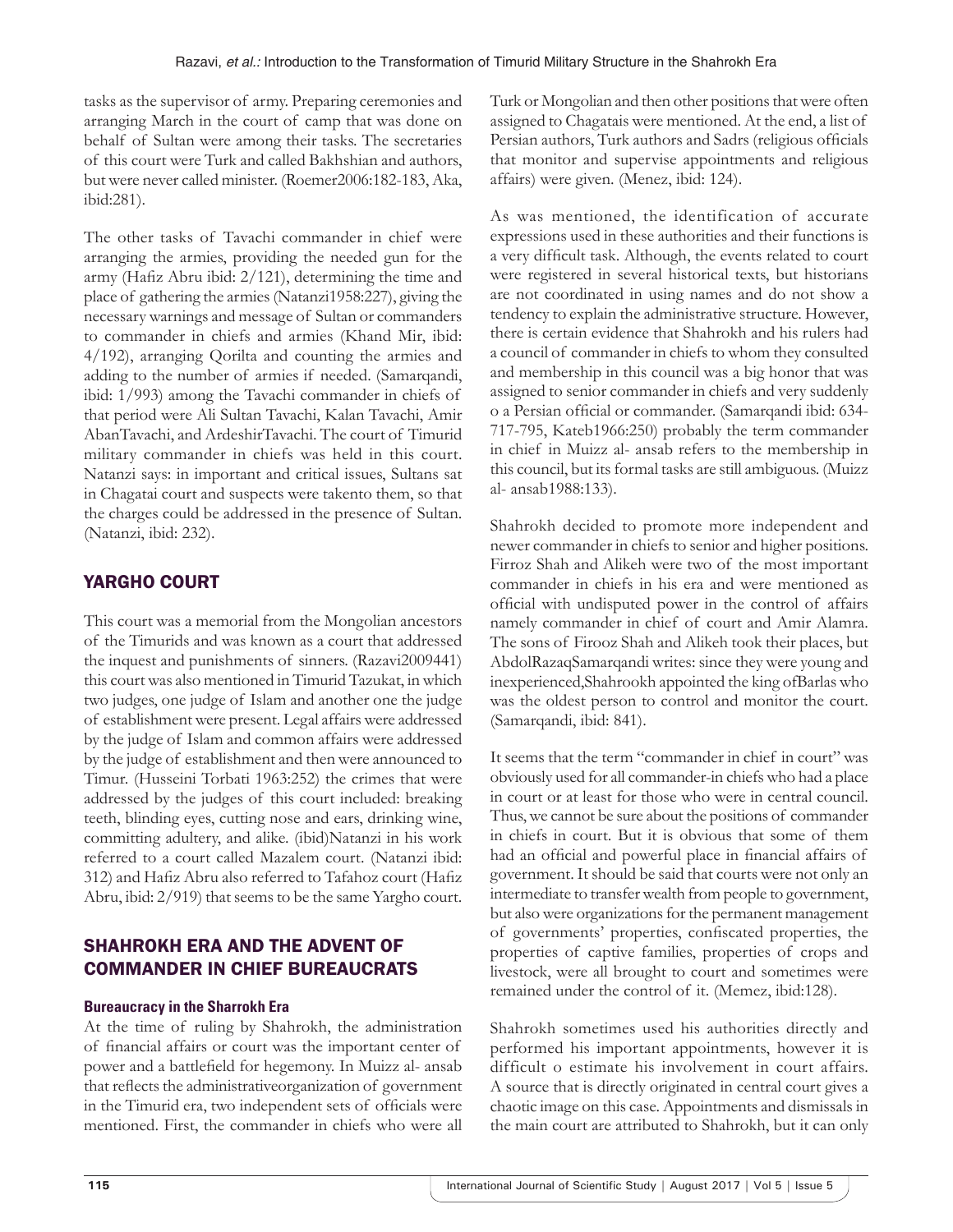show usual formalities in court and in writing the history (FasihiKhafi, 1961: 3/257 and Samarqandi, ibid: 670).

It is obvious that the central bureaucracy system in the government of Shahrokh was a center for power where Iranian people of court and Chagatai commander in chiefs and Timurid princes had all an active role in it. The accurate recognition of coexistence between Turk and Mongolian officials inside the court is not possible that the effect of people is very different over time, these three groups were always active and passing power among them was probably due to their personal place.

In the Shahrokh era, court officials formed a professional group that transferred the specialized training and local support through family networks and local authorities to each other. The people of court also like scholars were not a class apart from the other groups of society. Marriage with the families that had local position and tendency to achieve the opportunity of progress entered new individuals in a job and the tasks and skills of people of court were overlapped by other groups. Bureaucrats were often changed in an extensively way along with rulers in the movement paths of political power but many of them were permanently related to their birth place that often enjoyed their financial support. Thus, it is possible that recruitment, training and marriage in court atmosphere were common not only among the active loops in court but also in the capital of states where the people of court were rooted, this fact explains the presence of different khafi and Semnani families in the court system of the Timurid era and the continuity of bigger local group at the same time of decline of power in some families. As court was open to Turk or Mongolian commander in chiefs,it attracted newer officials among Iranian sedentarized elites who had mostly domination on local political affairs. (Menez, 2011:162).

## **Transformation of the Timurid Military Structure in the Shahrokh Era**

The accumulation of wealth provided by Timur in Samarqand, subsided of domestic (internal) wars in Iran and the establishment of security throughout Iran in the Timurid era especially Shahrokh led to safe and easy business ways. Granting big lands to princes and commander in chiefs made agricultural lands and villages produce agricultural cropsagain under the control and supervision of owners. Cities especially in big Khorasan were rebuilt and major works were carried out in the field of irrigation. Shahrokh did not have the militancy tendencies of his father and limited military operation to very important and necessary cases. He also showed more tendency to divide power in comparison to his father and for this reason, were observe more independently of states and increase of personal power among Iranian and

Turkish-Mongolian elites during his governance. These features with his serious religious tendency brought the reputation of a ruler for him who spent all his life and efforts for religion and has given the administration and control of government to officials and his powerful wife. [Goharshad]. (Aka, ibid: 293).

It seems that this evaluation is based on the assumption that Timur had left a perfect political unit on which government was not easy, but that was not true. Shahrokh was obliged to dominate the land under his governance through war and political management and create balance among too many centers of family, state and local power.

Military and family history of the Timurid era is under the influence of two important groups that have a close continuity to each other. One of them was the family of Timur and another one Chagatai commanders or commander in chiefs who were from the generation of senior commanders of Timur. The family of Timur and commander in chiefs had a common root in Chagatai Ulus in Transoxiana and Afghanistan that linked them with the history of Mongolian empire and attractive character of Changiz Khan. They owed their position as the governing group directly to Timur who was the victor of a territory on which they governed and had given power to them and their fathers. They remained important in the field of military power until the end of the Timurid dynasty. Every ruler had to control this groups- princes and commander in chiefs- in order to obtain and keep power in the Timurid because they were his first competitors to achieve power and most important officials of him to maintain domination on the residents of subsidiary areas. It should be said that Turk-Mongolian Chagatai soldiers formed a constant army throughout the Timurid era. Their closeness to royal family and having senior military command, neither their separation from urban society nor their certain domination on military force, distinguished them as military force. (FayyazAnush2009:69).

At the beginning of reaching to power and command, Shahrokh could attract a group of Turk-Mongolian commanders and keep by himself. They were at his service with full loyalty for many years, but at the last 20 years of his life, we see the gradual lack of experienced commander in chiefs at the control and administration of army, court and government of states. Since more positions were inherited, the age and experience of the sons of a commander in chief at the time of his death was a determining subject. Both army and court of power were mostly dependent on people rather than positions. (Ibid: 80).

The influence of a commander in chief, regardless of his inherited position, was obtained through his efforts.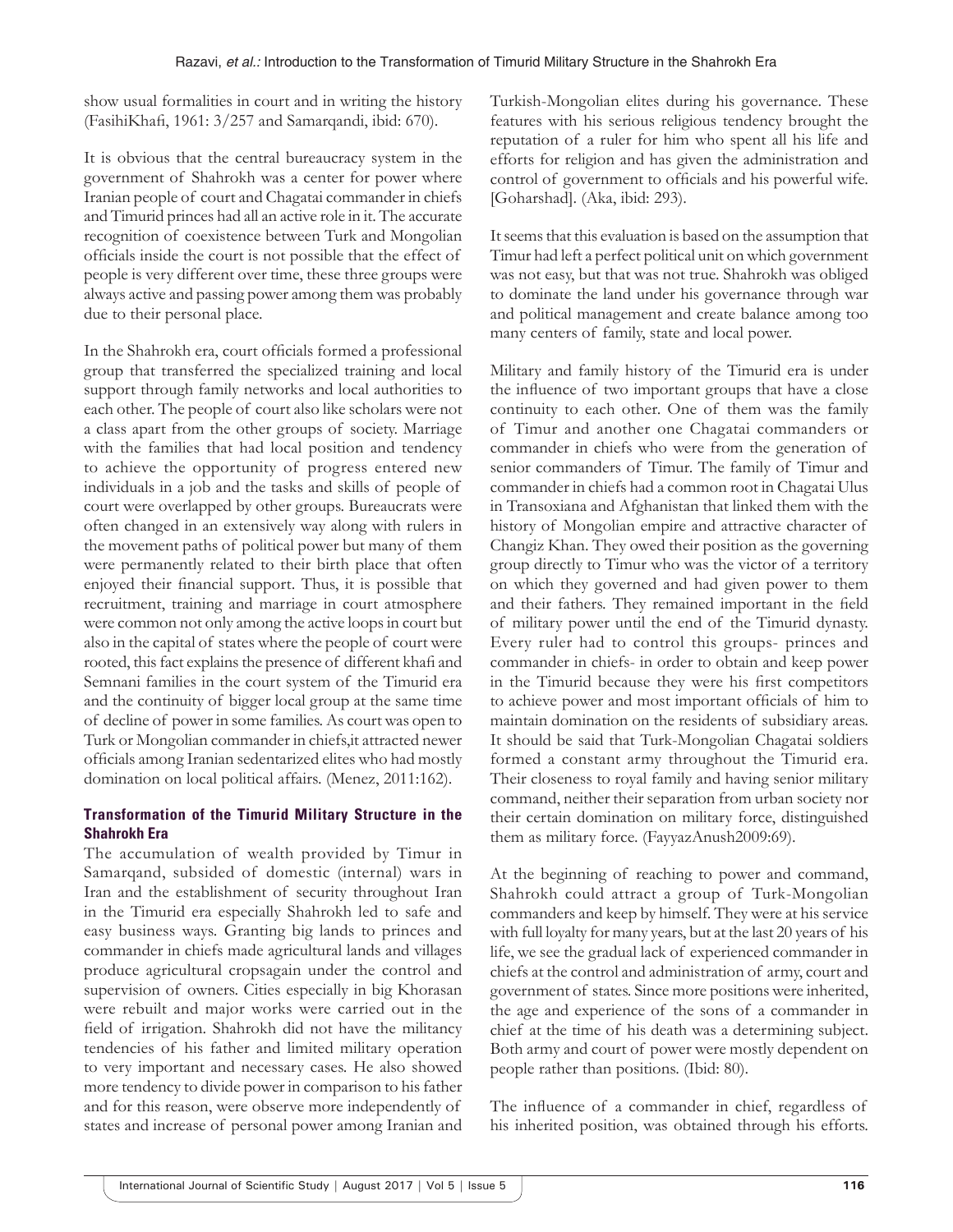Probably, the lack of big campaign in this field was problematic. In a government that was mostly in peace and did not develop, young men had little opportunity to gain experience and power before inheriting the place of their fathers. Since Shahrokh, unlike his father, assigned minor affairs to his subordinates and was involved only in important issues, replacing experienced officials by inexperienced people was so harmful. For this reason, the balance of power at high level of government was gradually destroyed. (Ibid: 81).

The ruling period of Shahrokh was brilliant in comparison to other periods of the Timurid era because due to the kind and pacifist spirit, his main concern was the establishment and construction of the destroyed places that had been left since the life of his father and he paid attention to the people of knowledge as much as he could. The period of hisgovernance brought relative security and peace and he created economic prosperity, welfare peace and converted his capital, Heart, into a prosperous city as a centre of artists and scholars. It was obvious not only in Heart but also in other cities under the control of Shahrokh such as Samarqand and Shiraz due to the presence of princess governed these cities. The economic status of the countries under the governance of Shahrokh in the form of its sectors such as business and agriculture developed and enhanced the level of public welfare and scientific, culture and artistic development of his territory. (Aka, ibid: 261).

It should be noted that in the periods of government's stability, the domination of the Timurids caused theprosperity of cities, the Timurid rulers and subordinates not only created new religious positions and secured the business ways to provide the conditions needed by the rich in the cities that were directly under their domination, but also participated in the field of business infrastructures in city and agriculture of region. They did it in cooperation with local elites. In addition, free food was distributed in these tombs and monasteries related to them and the bathrooms and cisterns that were made in different neighborhoods, improved the life status of middle and low classes. (Ibid: 294).

Every government enters the periods of power stability, institutionalization and structuralism after the chaotic period of settlement- that is usually along with invasion and expansion. After the death of Timur and in the light of conservative and realistic character of Shahrokh, the ambitions fields of military commander in chiefs decreased and more opportunity was given to bureaucrats under the effect of power institutionalization and power of administrative-executive institutions. Chance of bureaucrats was so that some commander in chiefs and officials of military royalty entered into executive and court

affairs. In fact, political –executive transformations of the kingship period of Shahrokh and his successors weakened the status of military royalty in the Timurid era to show more realistic functions.

In the analysis of issues in the Shahrokh era, Menezbelievedthat theTimurid rulers were somehow dependent on Chagatai army and regional armies or local people were important to the same extent. According to him, Iranians were active in military area and regional armies were consisted of Iranian soldiers in most states. (Menez2011:164 and 171) according to the general process of evolutions in periods after Shahrokh, this point should be added to the opinion of Menez: at the end of the Timurid periods, Chagatais formed an important part of state army including regional forces and local tribes but the role of non-Chagatai elements gradually became more important.

The senior command of states' forces was usually given to the sons of Timurid commander in chiefs settled in them and a set of Chagatai commander in chiefs or their remaining and sometimes local commanders and grandee accompanied him in this case. (Abbasi et al, ibid:159).

According to the superiority of military structure in Chagatai Ulus and military royalty in this Ulus, the center of gravity of Timur's power was in Transoxiana and Chagatai commander in chiefs had too much influence in his government. But in the Shahrokh era, political superiority was given to Khorasan and the influence of bureaucracy increased. On the other hand, the cultural approach of Shahrokh and his successors in statecraft and making efforts for civility and society had too much effect on power institutionalization, structuralism and decrease of centrifugal tendencies in military royalty and wane of their power. The weakness due to analysis-orientation and share-seeking of centrifugal forces made the Timurid rulers to keep the current territory more than ever and provided less opportunity for territorial expansion. This fact added to the importance of political and court institutions and decreased the influence and power of military royalty-that were potentially considered as a threat for sovereignty. (FayyazAnush, ibid: 66).

However, the long period of Shahrokh's government can be considered as the period of transmission from militarism to sovereignty of bureaucracy and more cultural elements. In other words, this period can be considered as the symbol of passing from a power with military discourse to a power with military –civil structure. In the era of Shahrokh and his successors, although campaign and suppression as a political necessity was not removed, some serious efforts were made to institutionalize the Timurid Empire and value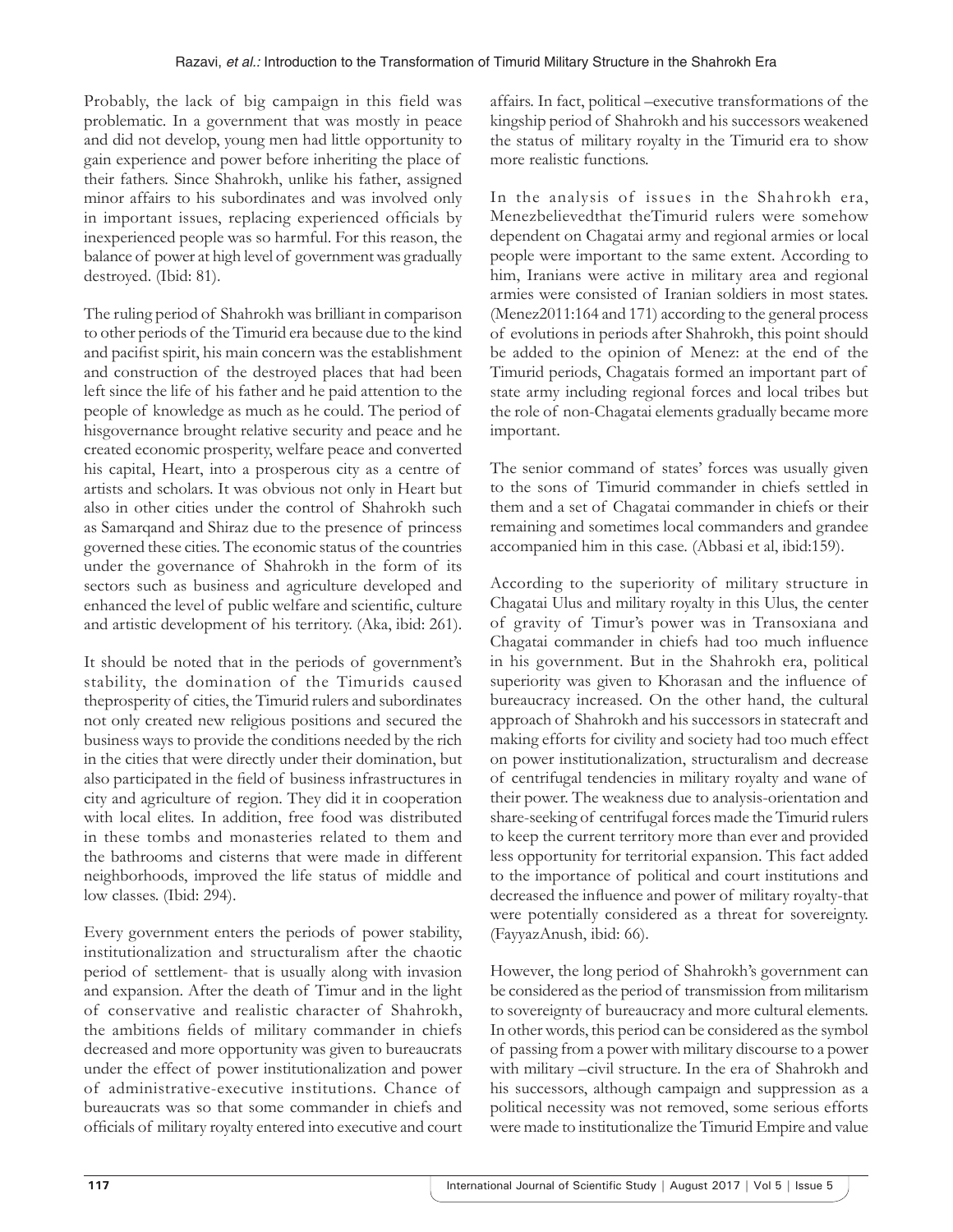the civil and executive aspects of government. Without a doubt, these efforts decreased the influence of military elements and stabilized the place of politicians. However, it should be considered that after the death of Timur, his newfound empire never experienced the unity of life and was always weak under the influence of share-seeking by the sons of commander in chiefs.

However, changing attitude in the Timurid era, whether due to the weak military power or due to the tendency of Timur'ssuccessors to cultural components or a combination of them, was so that some commander in chiefs and officials of military royalty referred to executive and court affairs. Perhaps, it can be considered for the first time as a kind of transformation in the history of Iran, this transformation was not something rather than the derogation of commander in chiefs from mere military functions and accepting executive-administrative patterns. It was a newfound and emerging innovation that was less common in the domination era of the states in the middle Asia.

### **Commander in Chief Bureaucrats**

Since in Shahrokh's government, commander in chiefs played a significant and important role, it is necessary to identify them. For this reason, here is a brief description of important commander in chiefs in the Shahrokh era:

AlikehKoleltashandFirooz Shah- the companions of Shahrokh- who swore to be loyal and had the highest influence in that era, have a very faded presence in the historical texts related to the Timurid era. Alikeh, the son of Adak, claimed that Timur had given Shahrokh to him. His important military activities and royal title "Kokeltash" which means Rezaee refer to a strong personal relationship and link. Since even in the news related to his death, there is nothing more than his father's name, he had probably on unknown root or Gholami origin. (Hafiz Abru, ibid: 1/14, FasihiKhafi, ibid: 3/288 and Samarqandi, ibid: 746).

Firooz Shah, the son of Arghoon Shah, was one of the Turkmen commanders that was almost known in the ruling period of Timur and became so much important in the involvement of succession after his death. It should be noted that when ArghoonShahd played an important role in the government of Shahrokh's enemy namely Khalil Sultan, Firooz Shah, the commited advocate of Shahrokh, was in Heart and swore to loyalty and still remained as his advocate despite the execution of his father by the order of Shahrokh in 812 AD. (FasihiKHafi, Ibid: 3/194) AlikehadnFirooz Shah were at the service of Shahrokh in a large part of his ruling period and both of them were mentioned in Muizz al-ansab in the row of the court commander in chief and commander of Tumans at the

right side of Shahrokh's army. (Muizz al-ansab 133) Almost in all main operations, one of them was prominent in the army. (Hafiz Abru, ibid: 1/373, Samarqandi, ibid: 321).

Amir Chaharshanbed and Amir Farman Sheikh, two commander- in chiefs who swore to be loyal to Shahrokh after the death of Timur, were not rooted in Chagatai class and there is less information about their origin. (Jafari1964:295) there were two other commander in chiefs who joined Shahrokh and became members of his administrative pillars. One of them was Jalal al-Din Chaqmaq Shamsi the ruler of Yazd and the other one was Amir Ghana Shirin the ruler of Kerman. Historical references do not have a full agreement on the origin of Amir Chaqmaq. The most acceptable report is that he escaped from the territory of Mamluks to Asia Minor (Anatolia) and then joined Shahrokh before 817 AD,when he was one of the Shahrokh's forces. His brother was also at the service of Shahrokhand was killed in Azerbaijan in 824 AD. (Hafiz Abru, ibid: 1/542, FasihiKhafi, ibid: 3/247 and Mostafa Bafqi1961: 3/740). Amir Chaqmaq was the ruler of Yazd in 823 AD and remained there during the rule of Shahrokh. He had a personal link with Shahrokh's family. (MostofiBafghi, ibid: 3/742) the development of his supports in the field of architecture and his accompanying with Shahrokh in big campaign with the army of Yazd shows that he has had an important contribution of local taxes. (Kateb, Ibid: 97 and Hafiz Abru, Ibid: 1/720) Amir Ghana Shirin who was appointed by Shahrokh for the government of Kerman had a similar position, he participated in the campaign of Shahrokh to Kerman in 819 AD and was appointed as the ruler of this state in 820 AD. His ancestors remained unknown. His name was rooted in Sanskrit, but it is certain that he was Muslim. (Hafiz Abru, ibid: 536 and 1/631). Despite his fame and the involvement of his sons in conflicts after the death of Shahrokh, we have no information about his origin. It seems that Kerman lost its financial independence at his time.When he died, the government of Kerman was transmitted to his son. (Ibid: 1/650).

Some of Chagatai commander in chiefs who took the side of Shahrokh after the death of Timur and then remained loyal to him, one of them was the memorial of Arla's king from Arlat tribe in Khorasan, he was belonged to a branch of Arlats related to dynasty. (Muizz al-ansab: 102-121)he became famous at the end of the Timurid era and helped Khalil Sultan to become king. He immediately changed his loyalty to Pir Muhammad, who was the selected successor of Timur, and then took the side of Shahrokh after his death. (Jafari, ibid: 295).

Another commander in chief who became one of the senior commanders of Shahrokh in 807 AD was Sheikh